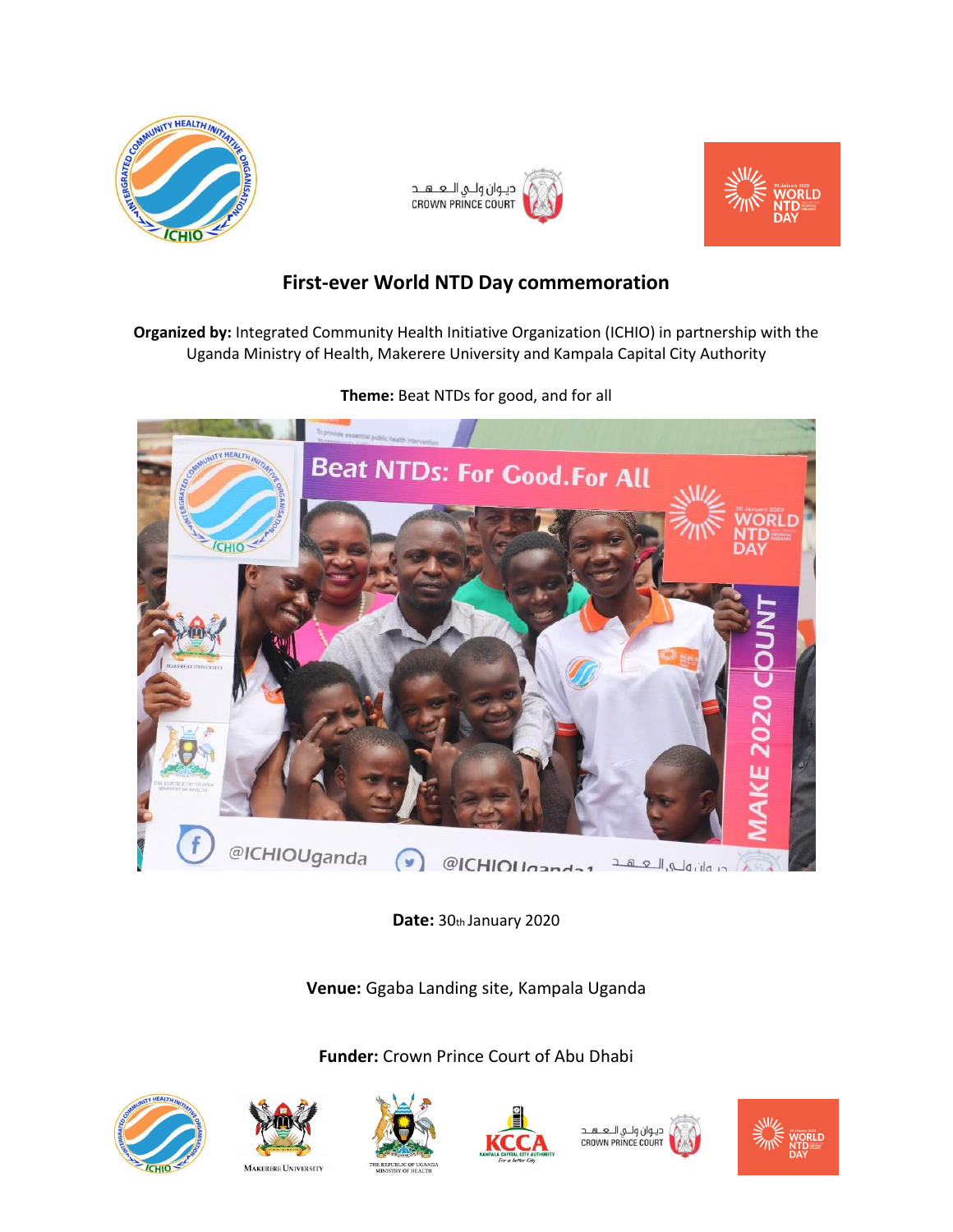## **Executive Summary**

The integrated Community health Initiative Organization with support from the Crown prince Court of Abu Dhabi through the Global health Strategies organized the first ever World NTD day in Kampala-Uganda in partnership with the Uganda Ministry of Health, Makerere University and Kampala Capital City Authority. The celebrations attracted over 500 people including policy makers, University, paramedical and lower level students- (including primary and secondary) researchers, media, NTD experts and wider community members resident at the Ggaba landing site and the Katoogo zone.

ICHIO planned to achieve the following objectives:

**Objective1:** To increase students and partner involvement in the advocacy, prevention and control of NTDs at different levels

**Objective 2:** To raise awareness about NTDs in the most vulnerable communities of landing sites and slums

To achieve the above objectives, two major activities were planned and successfully excuted.These included the student's dialogue code named **"Students Voices on NTDs"** and **the community NTDs awareness campaign .**Both activities had a special focus on Schistosomiasis, however, organizers and presenters were keen at giving highlights on other locally common NTDS such as Trachoma, Intestinal helminthes, Leprosy, Onchocerciasis, Filariasis among others

The students' dialogue (students' voices on NTDs) held on 29<sup>th</sup> January 2020 at Davis Lecture Theatre, College of Health Sciences -Makerere University, attracted 247 participants. This dialogue involved 6 students (panelist) who presented on NTDs guided by a predetermined criteria and topical areas including the burden of NTDS, the existing interventions, gaps and recommndations.One student presented a case scenario on Schistosomiasis case identification and management based on his experience on the ward as a  $3<sup>rd</sup>$  year medical student. This was followed by general discussions guided by the NTDs experts including the Assistant Commissioner NTD control-Ministry of health-Uganda who as presented on national level strategies and priorities in line with NTDs. On Thursday,  $30<sup>th</sup>$  January 2020-(1st World NTD Day), ICHIO led other partners local in sensitizing communities along Ggaba landing site and crowned the events at Katoogo landing zone with major NTDs awareness talks graced by local politicians, Makindye division health team (KCCA) among others in which over 300 people were reached with NTD control messages with specific focus on schistosomiasis.

For enhanced NTD advocacy and social mobilization, two media houses with national coverage that included NBS Television and The New Vision News Paper-Uganda's leading daily newspaper were engaged to cover the events and these broadcasted/published the events in English and Luganda (the widely used local language) -open the followings links [https://bit.ly/2SzfU5R;](https://bit.ly/2SzfU5R) [https://bit.ly/38cwK15;](https://bit.ly/38cwK15) <https://bit.ly/2uuYvmE> .Makerere University School Of Public Health offered to publish all the events on their Official media pages [https://bit.ly/2SCgvDS.](https://bit.ly/2SCgvDS) In addition, 30 students (volunteers) were primarily engaged in sharing the events on social media platforms including WhatsAPP, Facebook, Twitter among others.

Overall, the 1<sup>st</sup> ever world NTDs day celebration was success! The local collaborative efforts by different partners including the Ministry of Health, Makerere University, and Kampala Capital City Authority among





**MAKERERE UNIVERSITY** 







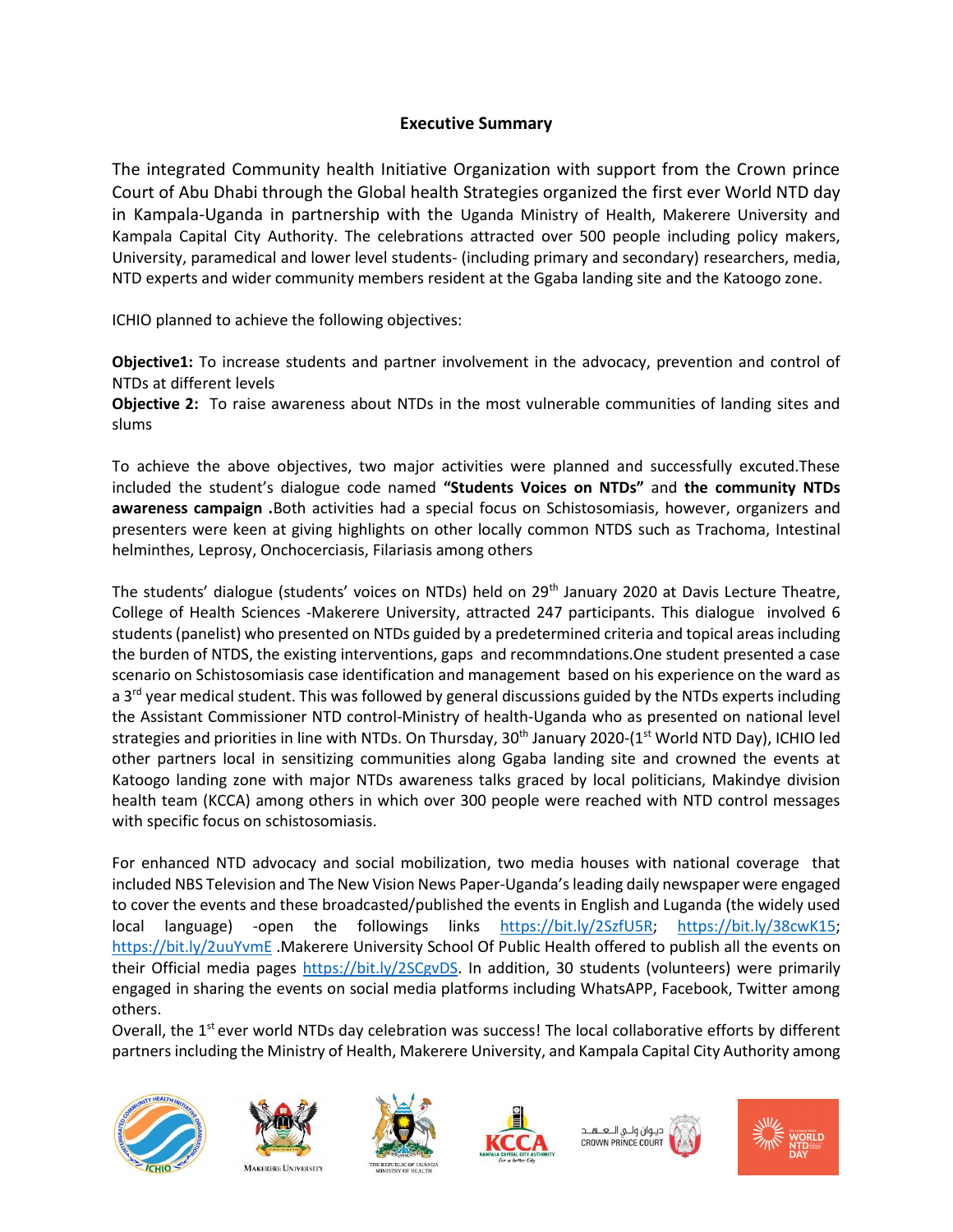others created great synergy and opportunity for strengthened local involvement and coordination for NTD control at communit

#### **Background**

The first ever World NTD Day was announced at the Reaching the Last Mile Forum in Abu Dhabi, and it will be held annually on 30th January, starting with this year, 2020. According to the World Health Organization, the Neglected Tropical Diseases (NTDs) threaten more than one billion people living in the poorest and most marginalized communities, but until now, they lacked a dedicated advocacy milestone to raise awareness, celebrate hard-won progress and call for action. World NTD Day offers an opportunity to rally advocates, community leaders, global health experts and policymakers working across the diverse NTD landscape and align behind a common goal: to beat NTDs for good, and for all.

Integrated Community Health Initiative Organization (ICHIO) is a youth led NGO in Uganda that leverages the capacity of students to provide cost-effective human resource for promoting improved water, sanitation and hygiene, as a way of preventing NTDs in slum areas next to landing sites in Uganda. ICHIO's other areas of focus include: HIV/TB, Drug & Substance abuse & Non-Communicable Diseases. We planned and organized two activities to celebrate the first ever World NTD Day in Uganda, with support from Crown Prince Court of Abu Dhabi and the Global Health Strategies. The initial activity: Students Voices on NTDs, was held on Wednesday, 29<sup>th</sup> January 2020 and the second activity: Rising community awareness on NTDs, was held on Thursday, 30<sup>th</sup> January 2020.

## **Objectives, Activities, Expectations, Strategies and Outcomes**

**Objective 1:** To increase students and partner involvement in the advocacy, prevention and control of NTDs at different levels

**Objective 2:** To raise awareness about NTDs in the most vulnerable communities of landing sites and slums

# **Activity 1: Students Voices on NTDs, with a focus on Schistosomiasis**

ICHIO in collaboration with Ministry of Health-Uganda and Makerere University organized a student-led dialogue on NTDs with a focus on Schistosomiasis, on Wednesday, 29<sup>th</sup> January 2020, in order to achieve the following expectations

## **Strategies Used**

## **Students Voices on NTDs**

- ICHIO introduced the intention to celebrate the  $1<sup>st</sup>$  ever World NTD Day to the Uganda Ministry of Health, through the office of Assistant Commissioner in charge of NTDs
- Ministry of health through the Office of Assistant Commissioner in charge of NTDs accepted our proposal and pledged to technically support the event
- This was followed by planning meetings between ICHIO Uganda and potential partners including Makerere University and the Uganda Institute of Allied Health and Management Sciences, Mulago (Paramedical schools), students and community leaders. This provided an avenue for mobilization













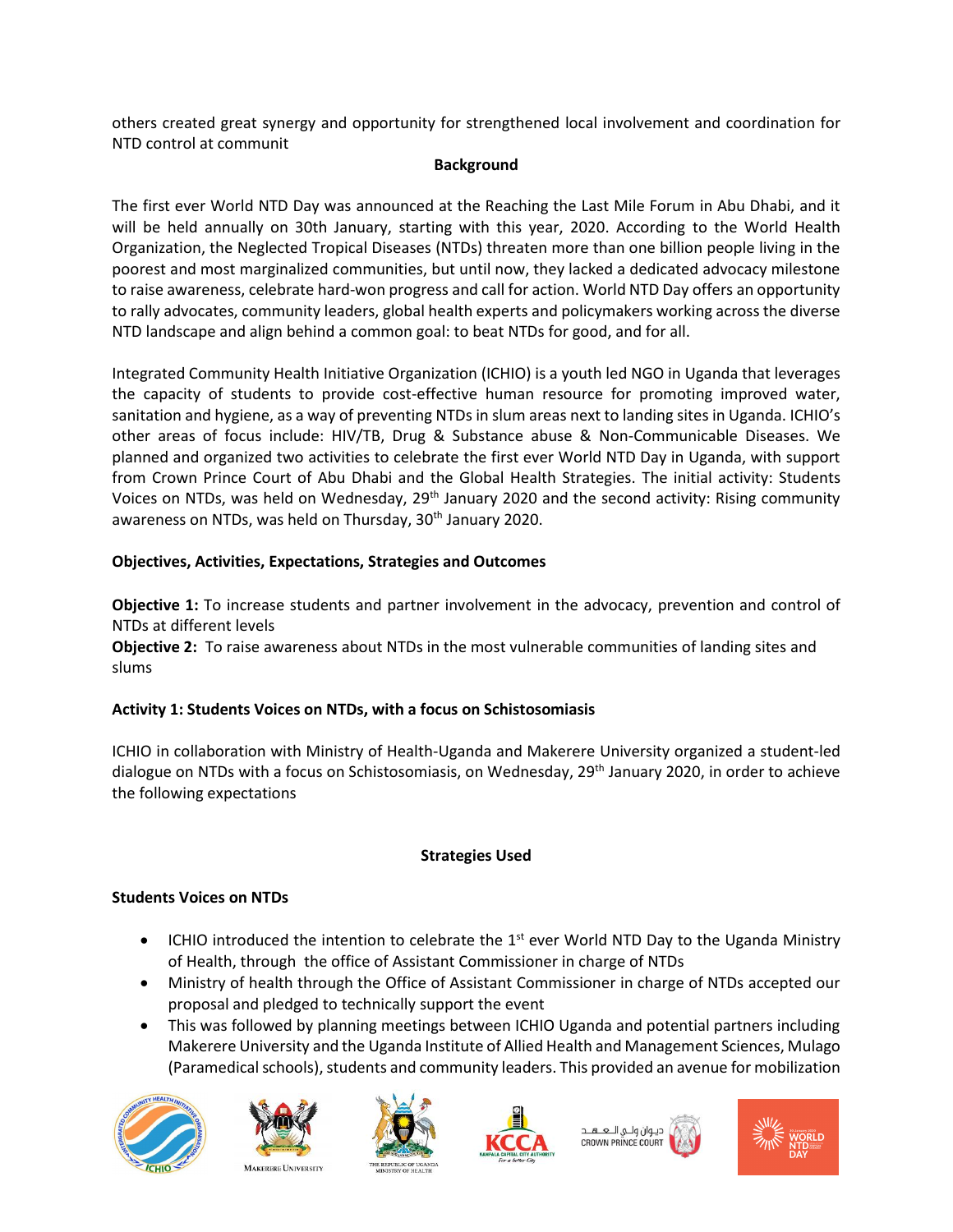of participants, venues as well as identification of potential technical people to give expert opinions during the events.

- To ensure wide engagement of students, we circulated IEC materials (posters, fliers, banners among others) on various strategic locations at Makerere University, the paramedical schools and Ggaba landing site. 30 students (volunteers) were assigned to circulate the posters via social media including whatAP groups, Twitter and Facebook.
- WORLD NTD Day Branded materials such as T-shirts, placards and certificates were procured to increase visibility and motivate potential target participants.
- A central venue with sufficient capacity was identified and secured at Davis Lecture Theatre, Makerere University College of Health sciences and this was branded with World NTDs banners and posters for enhanced visibility and access.
- Intensified mobilization of students was done in the morning hours before the start of the student's dialogue through activation of adverts on whatsAPP groups and reaching students in their classes.
- 5 main Presenters (students) were selected based on their capacity and interest to present. In addition One Key note speaker and on expert were identified to guide the event.
- Two Major national media houses were invited to cover the events, these included NBS TV and The new Vision-the national daily newspaper.

#### **Community NTDs awareness campaign:**

- ICHIO team visited the office of the Division Medical Officer Kampala Capital City Authority (KCCA) –Makindye Division one week before World NTDs day and discussed how best to implement Community NTDs awareness campaign.
- A community- wide NTDs diagnosis was carried out by ICHIO and Makindye division DHT representatives together with the local leaders who included Local Council Chairpersons, Women representatives and Village health team members. The purpose of the community diagnosis was to identify the best venue for the NTDs awareness campaign based on vulnerability
- Katoogo zone was identified for this awareness campaign and local mobilisers contacted to identify the most suitable venue.
- The Village health team members and other local leaders were oriented about the activity and were assigned with Intensive community mobilization using megaphones pre and during the World NTDs Day.
- Local political and technical leaders including the mayor, the Division Health team, councilors were invited to participate in the World NTDs awareness campaign
- Two Major national media houses were invited to cover the events, these included NBS TV and The new Vision-the national daily newspaper.

**Outcomes**









ديـوان ولــي الـــعـــهـــد **CROWN PRINCE COURT** 



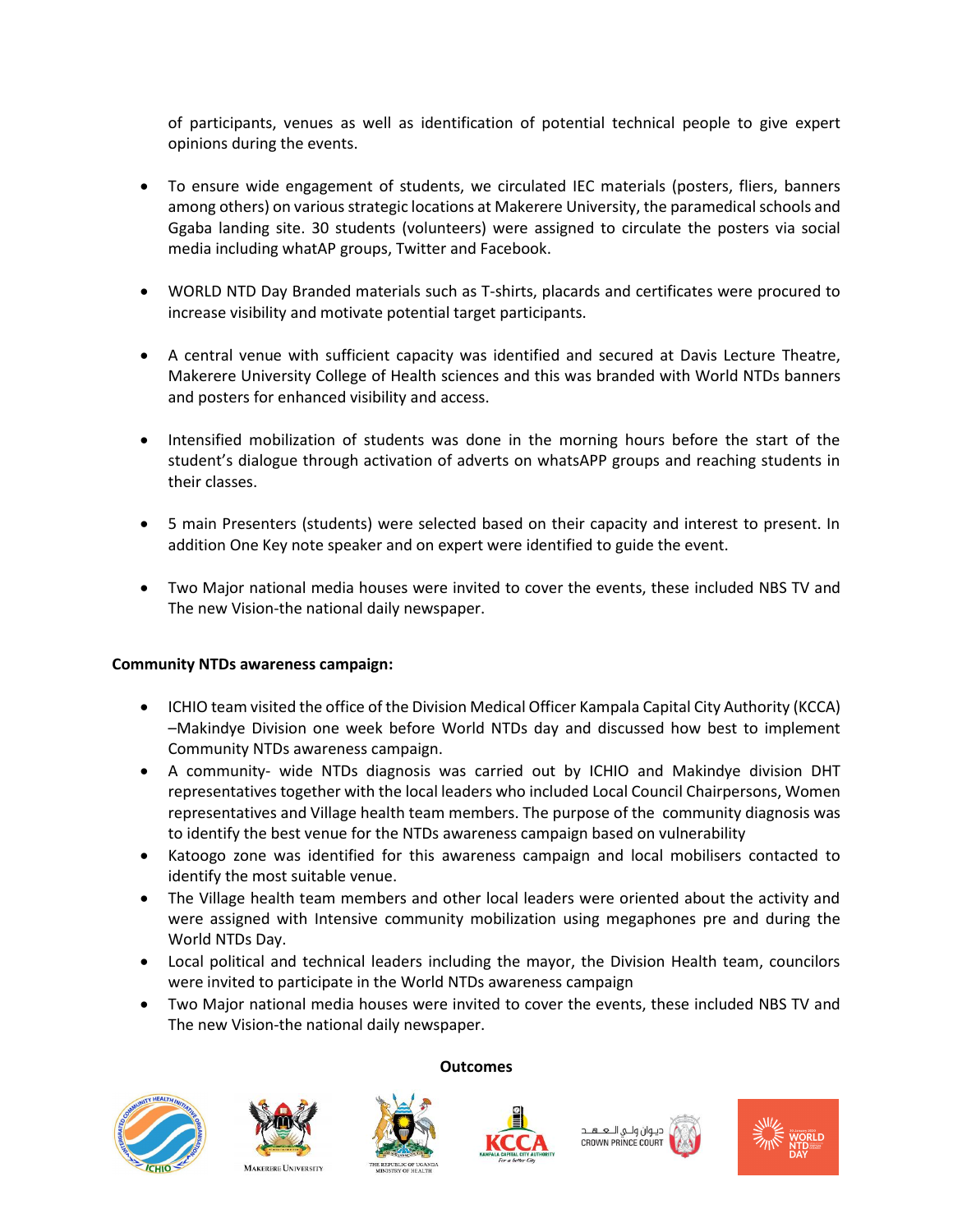#### **Student's voices on NTDs**

From a 10-day mobilization, we gathered 247 students from Makerere University and the paramedical schools in Mulago, to engage in a discussion on NTDs. The students were pursing courses ranging from Masters in Public Health; Bachelors in Medicine and Surgery, Biomedical sciences, Environmental Health, Social Sciences, Computer Science to Diploma and Certificate in Environmental Health.

From the twenty students who expressed interest in participating on a panel discussion on NTDs, we selected six students with backgrounds in Environmental Health, Medicine, Biomedical Sciences and Social Sciences. The students clearly shared about the burden of NTDs, burden of Schistosomiasis and its control measures, as well as the existing challenges and recommendations for improving Schistosomiasis control in Uganda and other low and middle income countries.

The event was graced by the presence of the Assistant Commissioner in charge of NTDs at the Ministry of Health, Dr Alfred Mubangizi, who gave a key note address on NTDs and emphasized the country's strategies and priorities in the fight against NTDs. A public health expert with experience in NTD control, Mr Norman Aweno, shared an expert opinion on NTDs and Schistosomiasis and encouraged students to utilize technology in innovating solutions to fight against NTDs.

We received support from the Leadership at Makerere University and the paramedical schools. The Principal of the Makerere University College of Health Sciences, Prof Charles Ibingira was happy about the event and welcomed us to host it within the biggest seminar hall in the college, the Davis Lecture Theatre. The Dean Makerere University School of Public Health (MakSPH), Dr. Rhoda Wanyenze, provided a strong opportunity for promoting the World NTD Day events by sharing our intensions in the school's board meeting and granted permission for the World NTD Day activities to be shared on all the social media platforms of MakSPH, so as to boost advocacy and awareness. The principal of the paramedical schools permitted his faculty to participate and we had 60 of their students and 3 tutors participate

Representatives from two media houses, Vision Group and NBS Television participated and published highlights of the events in English and in a widely used local language ( Luganda)

## **Community awareness on NTDs:**

- The event was officiated by the secretary for health Local council 3 represented the Mayor, 2 division health team members Village health team members and other community leaders
- Over 300 community members including school going children were sensitized about NTDs .We targeted vulnerable population living on the shores of Lake Victoria, in a zone named Katoogo.
- Community members expressed their concerns as regards vulnerability to NTDs and other health challenges and these were taken up by the local authority for redress.

#### **Key Lessons**











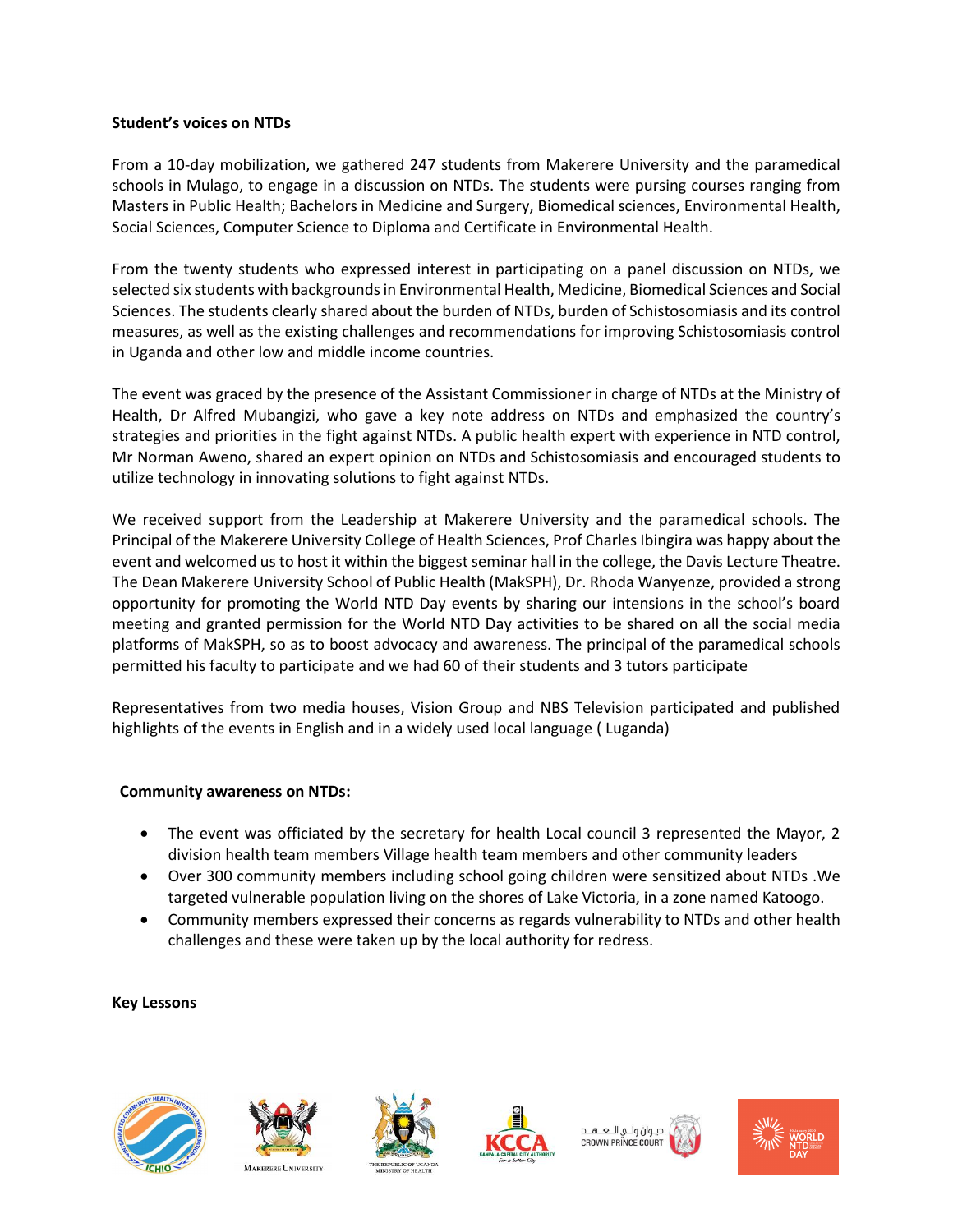- Both the students and the general community had inadequate information regarding NTDs which made them prone to NTDs. The residents of Katoogo-Ggaba landing site, were more at risk due to the dire state of Water Sanitation and Hygiene (WASH) and poor housing facilities.
- The community perceived the awareness campaign as a great tool to catalyze demand for better health services as demonstrated by some community members asking for particular interventions such as fumigation and desilting of drainage channels.
- Students' active involvement in planning, mobilization and execution of the dialogue codenamed "students voices on NTDs" clearly demonstrated the great role students can undertake in NTD advocacy ,awareness and control
- The Kind support and participation by the Ugandan Ministry of Health, Makerere University, Kampala Capital City Authority and community members elaborated shared commitment towards ending NTDs in Uganda.

## **Conclusion:**

Overall, the 1<sup>st</sup> ever world NTDs day celebration was success! The local collaborative efforts by different partners including the Ministry of Health, Makerere University, and Kampala Capital City Authority among others created great synergy and opportunity for strengthened local involvement and coordination for NTD control at community.

## **Next steps/planned activities**

- 1. ICHIO to expand innovations for NTDs control in Uganda through championing a –students' focused call for innovations towards ending NTDs. All universities and other higher institutions of learning in Uganda will be eligible to respond to the call.
- 2. ICHIO will closely work with the Ugandan Ministry of Health, local authorities and implementing partners to support NTDs control through integrated WASH /NTDS control approaches. The Community Cluster Head model (championed by ICHIO) will be applied in all interventions for systematic implementation.
- 3. ICHIO will continue mobilizing resources both locally and internationally through grant writing, fund raising and strategic partnerships.
- 4. ICHIO will document and share learnings from its NTDS Control experiences in workshops, local and international conferences and all media platforms









دېوان ولي اللغ له CROWN PRINCE COUR

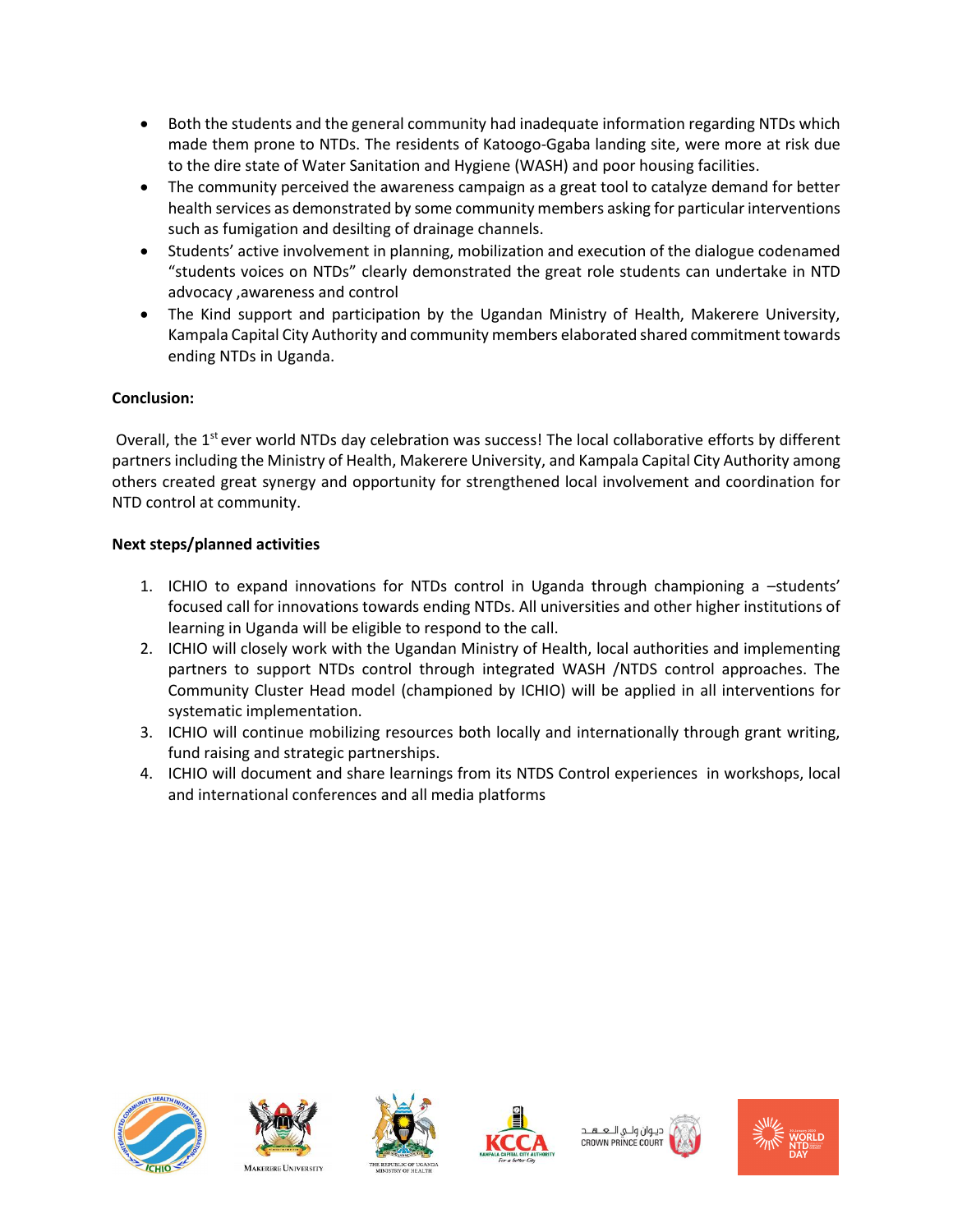

Assistant Commisioner (NTDs) Ministry of Health-Uganda